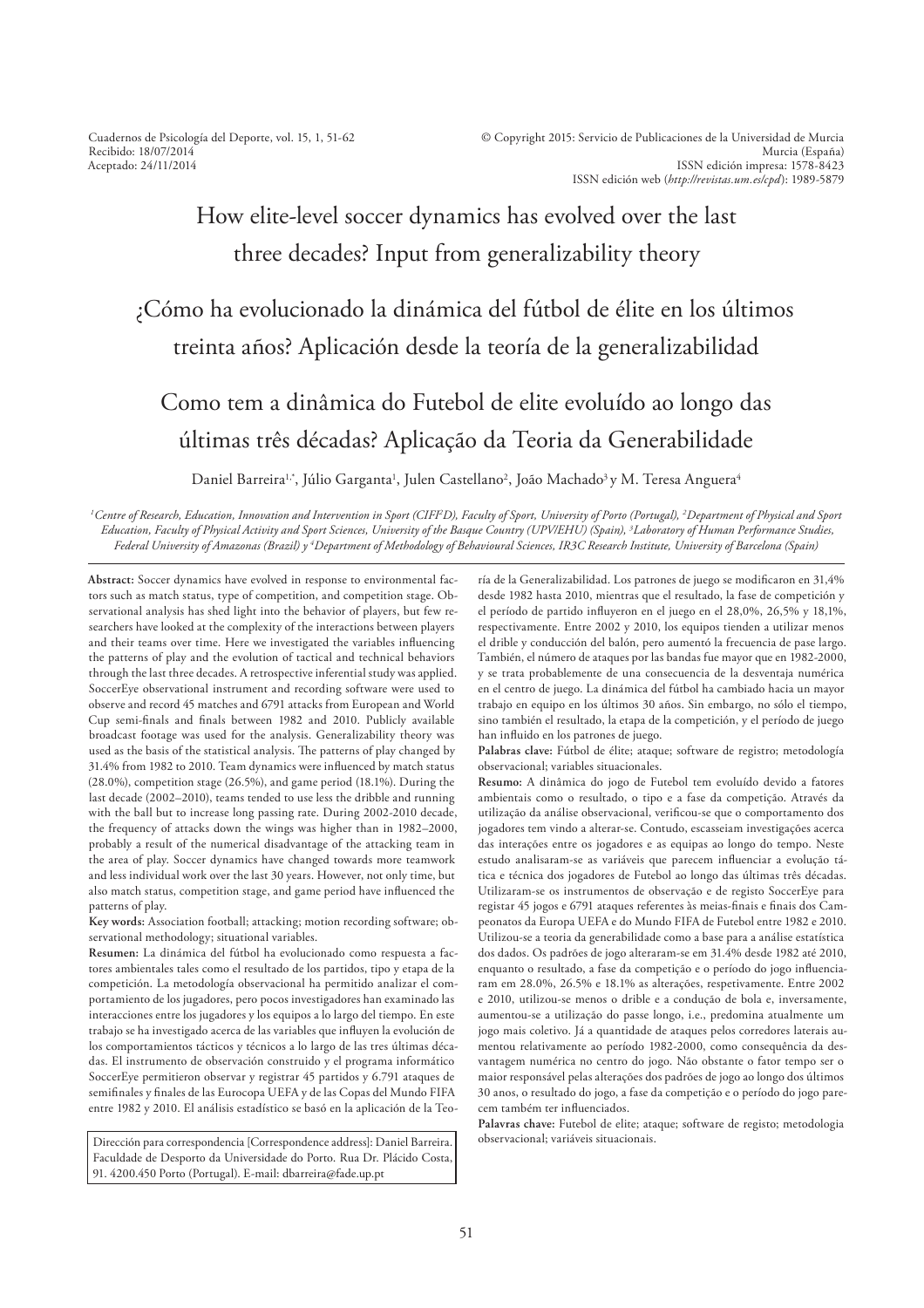### **Introduction**

Soccer dynamics have evolved not only as a result of improved player performance and technique but also in response to environmental factors such as match status, type of competition, competition stage, and quality of the opponent team (Lago, 2009). To successfully deal with these constraints, contemporary elite soccer players are required to have high versatility and motor ability, as well as rapid information processing and decision-making (Wallace & Norton, 2014).

A better understanding of the evolution of behavioral patterns in competitive play over time has arisen from observational analysis. For instance, it is known that effective playing time and rhythm has increased from the 1990 FIFA World Cup to the 2008 European Cup (Castellano, Perea, & Álvarez, 2009). Similarly, game stoppages became longer between the 1966 and the 2010 FIFA World Cup (Wallace & Norton, 2014). Set plays increased along with the increased use of defensive strategies and balance between teams (Bloom field, Jonsson, Polman, Houlahan, & O'Donoghue, 2005), which in turn resulted in higher player density and congestion in the centre of the game (Norton, 2013). In friendly and FIFA World Cup matches (1953, 1974, 1998, and 2002), the distance covered by players, goalkeeper participation, first touch style of play, ball speed, and successful long passing have increased over time (Kuhn, 2005). However, notational methods of observational analysis are limited in their scope to describe and predict the complex interactions of events that occur between players and the environment over time (Duarte et al., 2010). This might provide an explanation as to why some authors have failed to find differences in defending and attacking behaviors (e.g. pass, running with the ball, reception, shot) (Poyatos, 1994; Barreira, Garganta, Castellano, Prudente, & Anguera, 2014) or in the patterns of field space position and interaction (Castellano, Perea, & Blanco-Villaseñor, 2009).

Only few temporal performance studies have investigated the occurrence of consistent and recognizable patterns of play (Wallace & Norton, 2014), which could reveal performance indicators that, for instance, could explain the average reduction of 1.66 goals per game from Uruguay 1930 to Germany 2006 (Castellano, Perea, & Hernández-Mendo, 2008). However, no variables other than time have been taken into account. To overcome this limitation, generalizability theory started being adopted for its capacity to identify components of variance and their interactions (Blanco-Villaseñor, Castellano, & Hernández-Mendo, 2000; Blanco-Villaseñor, Castellano, Hernández-Mendo, Sánchez-López, & Usabiaga, 2014). In addition, it allows one to identify and estimate the extent of potentially important sources of error in a measurement (Shavelson, Webb, & Rowley, 1989). In soccer settings, generalizability theory has been applied to investigate the

influence of variables such as competition, interactional context, result, and play zone in performance (Blanco-Villaseñor et al., 2000; Castellano, Perea, & Blanco-Villaseñor, 2009).

The aims of this study were: (i) to identify the variables that have shaped the patterns of play over time; and (ii) to describe and explain the evolution of tactical and technical behaviors, as well as the structural and interactional configuration of elite-level soccer played in the last 30 years of European and World Cup matches.

# **Method**

Observational methodology was used to allow for direct observation and recording of spontaneous attacking soccer drills in their natural setting (Sánchez-Algarra & Anguera, 2013). The study was approved by the Ethics Committee of the Faculty of Sport, University of Porto (CEFADE 10/2012).

## **Design**

The observational design, in accordance with the specific taxonomy, was nomothetic (6791 attacking drills performed by 60 teams were recorded from the FIFA World Cups between 1982 and 2010), followed-up (continuous recording across matches, with independent observation of each of the two opposing teams) and multidimensional (seven criteria included in the observational instrument) (Anguera, Blanco-Villaseñor, Hernández-Mendo, & Losada, 2011).

#### **Participants**

A successful team is one that reaches the semi-final rounds in elite competitions (Grant, Williams, Reilly, & Borrie, 1998). Therefore, in this study, we retrospectively analyzed UEFA European Cup and FIFA World Cup semi-finals and finals from 1982 to 2010. Publicly available broadcast footage was used for the analysis. Periods of no observation due to technical and/or technological reasons (e.g. sequences in which the players left the camera's recording field) did not exceed 10% of total observation time. Extra-time periods and sequences in which the team was playing with 10 elements or less were also excluded from the analysis. A total of 45 matches (90 observations), 6791 attacking drills (75.5±17.0 per match), and 70,000+ multi-events were recorded. When considered per decade, 2065 (68.8±14.4 per match), 2526 (84.2±18.9 per match), and 2200 (73.3±14.2 per match) attacking drills were recorded in 1982–1990, 1992–2000, and 2002–2010, respectively (Table 1).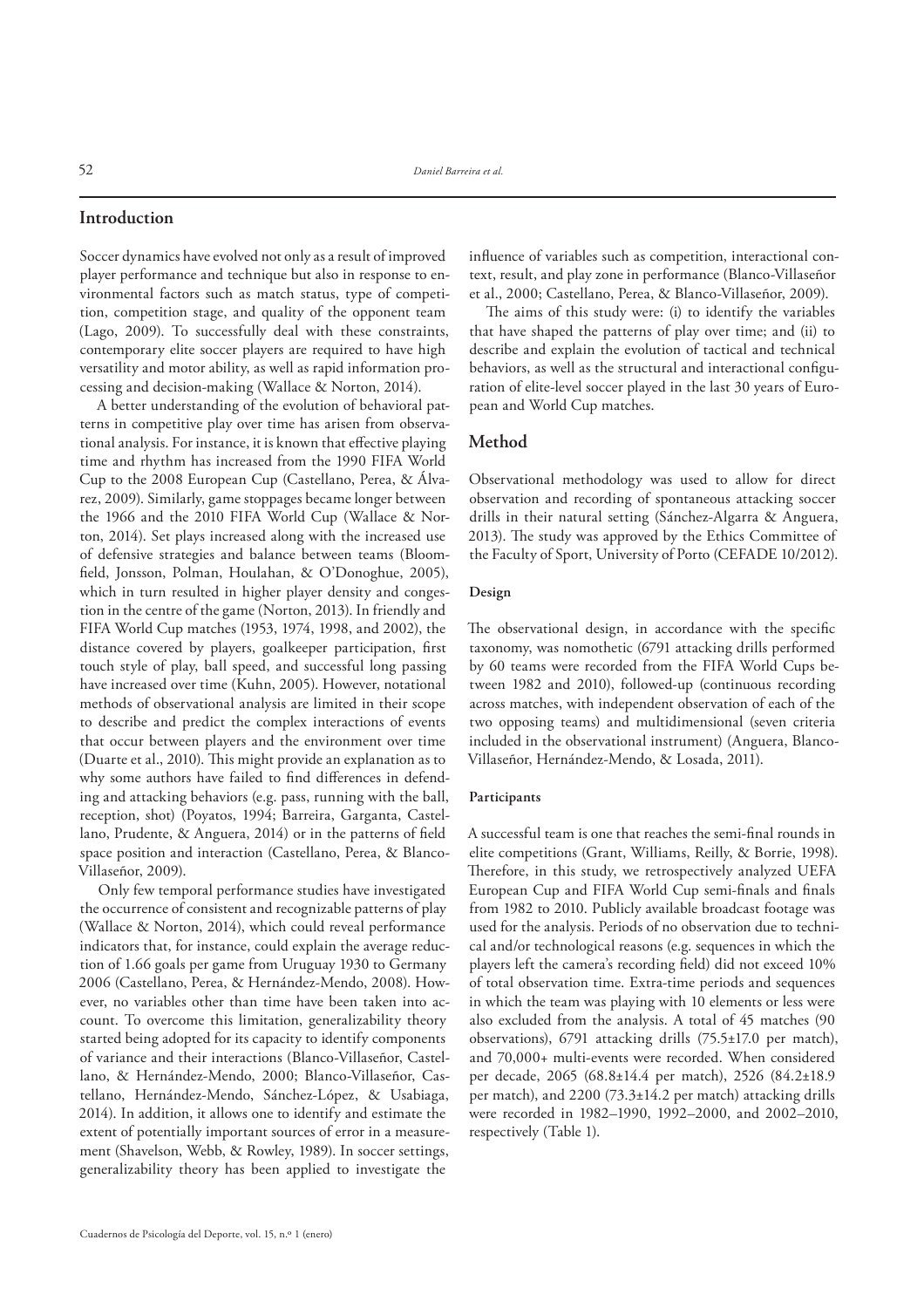| Competition                               | Matches | <b>Attacks</b> | Multi-events |
|-------------------------------------------|---------|----------------|--------------|
| 1982-1990                                 |         |                |              |
| 1982 Spain World Cup                      | 3       | 436            | 5524         |
| 1984 France European Cup                  | 3       | 472            | 5574         |
| 1986 Mexico World Cup                     | 3       | 378            | 4294         |
| 1988 Germany European Cup                 | 3       | 448            | 4746         |
| 1990 Italy World Cup                      | 3       | 331            | 3708         |
| Total                                     | 15      | 2065           | 23846        |
| 1992-2000                                 |         |                |              |
| 1992 Sweden European Cup                  | 3       | 458            | 4481         |
| 1994 USA World Cup                        | 3       | 540            | 5966         |
| 1996 England European Cup                 | 3       | 422            | 4764         |
| 1998 France World Cup                     | 3       | 470            | 5114         |
| 2000 Belgium-The Netherlands European Cup | 3       | 636            | 6110         |
| Total                                     | 15      | 2526           | 26435        |
| $2002 - 2010$                             |         |                |              |
| 2002 Korea-Japan World Cup                | 3       | 384            | 3666         |
| 2004 Portugal European Cup                | 3       | 443            | 4237         |
| 2006 Germany World Cup                    | 3       | 574            | 5578         |
| 2008 Austria-Switzerland European Cup     | 3       | 363            | 4530         |
| 2010 South Africa World Cup               | 3       | 436            | 5171         |
| Total                                     | 15      | 2200           | 23182        |
| Total (1982-2010)                         | 45      | 6791           | 73463        |

**Table 1.** Attacking drills recorded per competition and per decade from 1982 to 2010.

#### **Instruments**

SoccerEye, an observational and recording software tool that permit the detection of behavioral patterns in sport settings, has been described in detail and referred to elsewhere (Barreira, Garganta, Castellano, & Anguera, 2013; Barreira, Garganta, Guimarães, Machado, & Anguera, 2014; Barreira, Garganta, Prudente, & Anguera, 2012). Briefly, SoccerEye includes 80 categories distributed across seven criteria: 1) Start of offensive phase; 2) Development of defence/attack transition state; 3) Progress of ball possession; 4) End of offensive phase; 5) Pattern of pitch space position (a structural criterion); 6) Centre of the game (an interactional criterion); and 7) Spatial pattern of interaction between teams (also an interactional criterion) (Table 2).

**Table 2.** SoccerEye observational instrument distribution of categories (per criterion and sub-criterion).

| Criteria                                          | Sub-criteria                         | Number of categories |
|---------------------------------------------------|--------------------------------------|----------------------|
| 1. Start of offensive phase/Ball recovery         | 1.1 Direct/dynamical ball recovery 4 |                      |
|                                                   | 1.2 Indirect/static ball recovery    | 6                    |
| 2. Development of defence/attack transition state |                                      | 14                   |
| 3. Progress of ball possession                    |                                      | 19                   |
| 4. End of offensive phase                         | 4.1 With efficacy                    | 4                    |
|                                                   | 4.2. With no efficacy                | 4                    |
| 5. Pattern of pitch space position                |                                      | 12                   |
| 6. Centre of the game                             | 6.1. With pressure                   | 3                    |
|                                                   | 6.2. With no pressure                | 3                    |
| 7. Spatial pattern of interaction between teams   |                                      | 11                   |
| Total                                             |                                      | 80                   |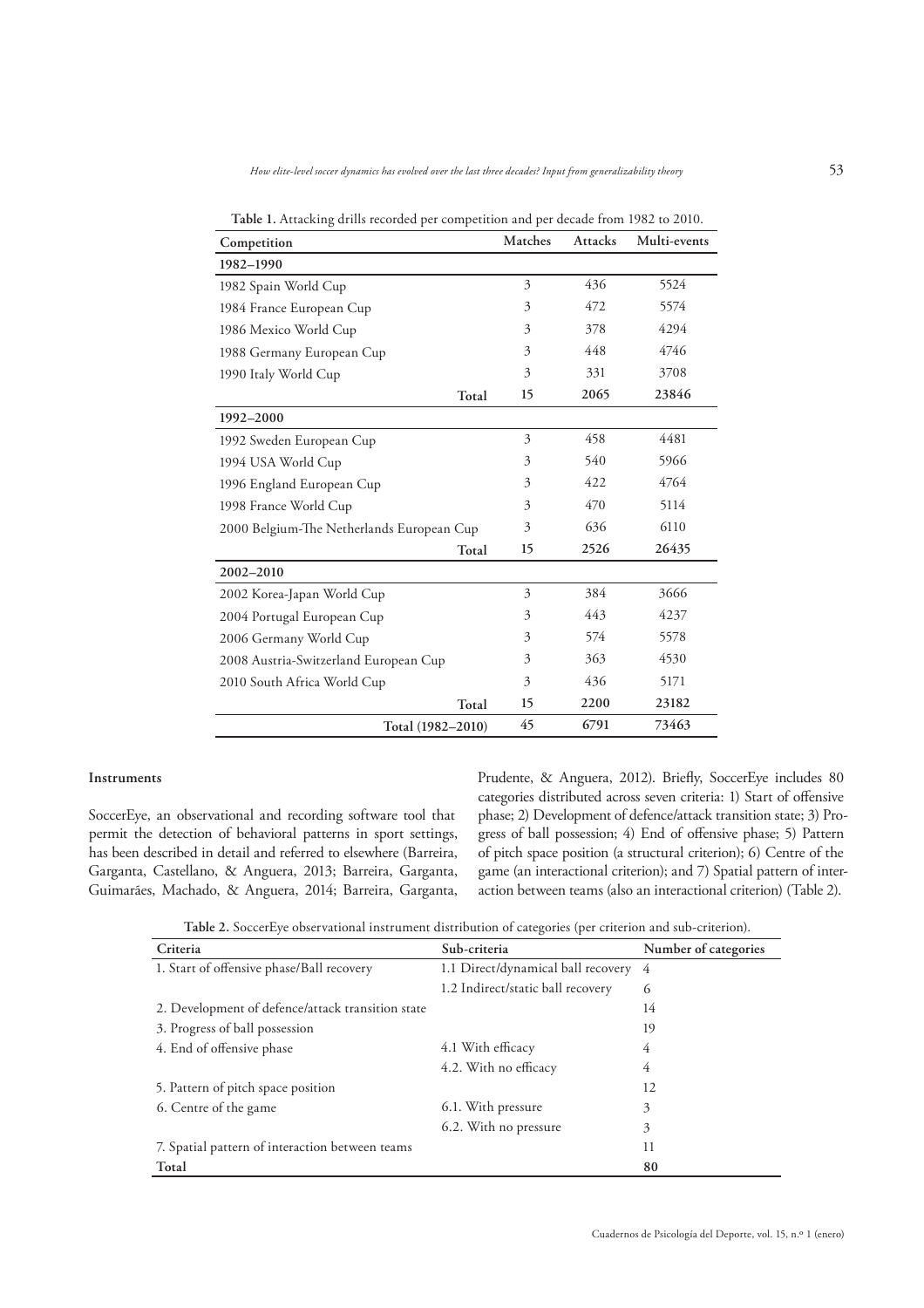For each attacking drill, match status, competition stage, match time, attack duration, and starting time, among other parameters, were recorded using SoccerEye (*v*3.2) motion recording software (Barreira, Garganta, Castellano, et al., 2013).

SDIS-GSEQ software (*v*5.1) was used to analyze data quality. SAGT (*v*1.0) and SPSS (*v*20.0) statistical software were applied to estimate the percentage of variability as well as their various interactions, and to check for differences between SoccerEye categories across the three decades considered, respectively.

#### **Procedure**

*Data quality.* Inter-observer reliability was calculated to assess data quality. Cohen's kappa index (k) was calculated from the observations of the second half of 1990 FIFA World Cup semi-final (Italy vs. Argentina). SDIS-GSEQ software (*v*5.1) yielded values of 0.80 <k< 0.95, taking in consideration the lowest and the highest values of the 15 sets of data used for inter-observer reliability calculation. Mean k (0.89±0.04) was well above the value of 0.75 indicative of high data quality (Fleiss, 1981). In addition, an analysis of each criterion of the observational tool was performed. Criteria 2 and 6 showed the lowest mean k values: 0.90±0.04 and 0.89±0.07, respectively; and criteria 1, 4, and 5 the highest mean k values: 0.95±0.03, 0.94±0.02, and 0.94±0.03, respectively.

*Statistical analysis.* Following the principles of the generalizability theory (Cronbach, Gleser, Nanda, & Rajaratnam, 1972), the multi-faceted model, decade\*competition stage\*halves of the match\*match status\*criteria (D\*C\*H\*S\*Y), was used to detect trends in soccer dynamics across the last three decades. The variance components and the accuracy of generalizations were analyzed according to measurement plan CHSY/D, where D is the instrumentation facet, and C, H, S, and Y are the differentiation facets. Each SoccerEye criterion was analyzed individually, resulting in seven separate analyses (Table 3). Each facet was divided into several levels as follows:

- Decade (D): 1982–1990, 1992–2000, and 2002–2010;
- Competition stage (C): Semi-final and final rounds;
- Halves of the match (H): First half and second half (Barreira, Garganta, Pinto, Valente, & Anguera, 2013);
- Match status (S): Winning, drawing, and loosing teams (Castellano, Perea, & Blanco-Villaseñor, 2009; Taylor, Mellalieu, James, & Shearer, 2008);
- Criteria (Y): The seven criteria of SoccerEye observational instrument (Barreira et al., 2012).

Based on previous studies (Mushquash & O'Connor, 2006; Reina-Gómez, Hernández-Mendo, & Fernández-García, 2009; Blanco-Villaseñor et al., 2014), we applied the generalized linear model (GLM) using SAGT *v*1.0 (Hernández-Mendo, Ramos-Pérez, & Pastrana, 2012; Hernández-Mendo et al., 2014). We estimated the percentage of variability (explained variance) for each of the variables as well as their various interactions. Complementarily, descriptive statistics and one-way analysis of variance (ANOVA) were used to compare SoccerEye categories across the three decades considered. Fisher's least significant difference (LSD) *post hoc* test for multiple comparisons was used to check for specific differences. Statistical significance was set at 0.05. SPSS  $v20.0$  was used for all analyses.

### **Results**

The relative (ξ $\rho^2_{\;\;(\delta)}$ ) and absolute (ξ $\rho^2_{\;\;(\Delta)}$ ) coefficients of generalizability yielded values between 0.89 and 0.99 for SoccerEye criteria, corresponding to excellent levels of reliability, generalizability, and precision (Castellano et al., 2008). Data were generalizable to a universe score close to 1.

Overall analysis showed that criteria (Y), alone or in interaction with other variables, such as decade (D\*Y) or decade and match status (D\*S\*Y), explained the most variance of the applied model ( $r^2 \ge 0.77$ ) (Table 3). However, the residual error  $(D^*C^*H^*S^*Y)$  for criteria 1 (start of offensive phase) and 5 (patterns of pitch space position)—19.6% and 6.7%, respectively—alerted us to the fact that more variables should be included to completely explain the variability of the model. Hence, taking in consideration the influence of the other variables—decade, competition stage, halves of the match, and match status—we found that decade explained 31.4% of the variability in soccer dynamics, followed by match status (28.0%), competition stage (26.5%), and halves of the match (18.1%) (Figure 1).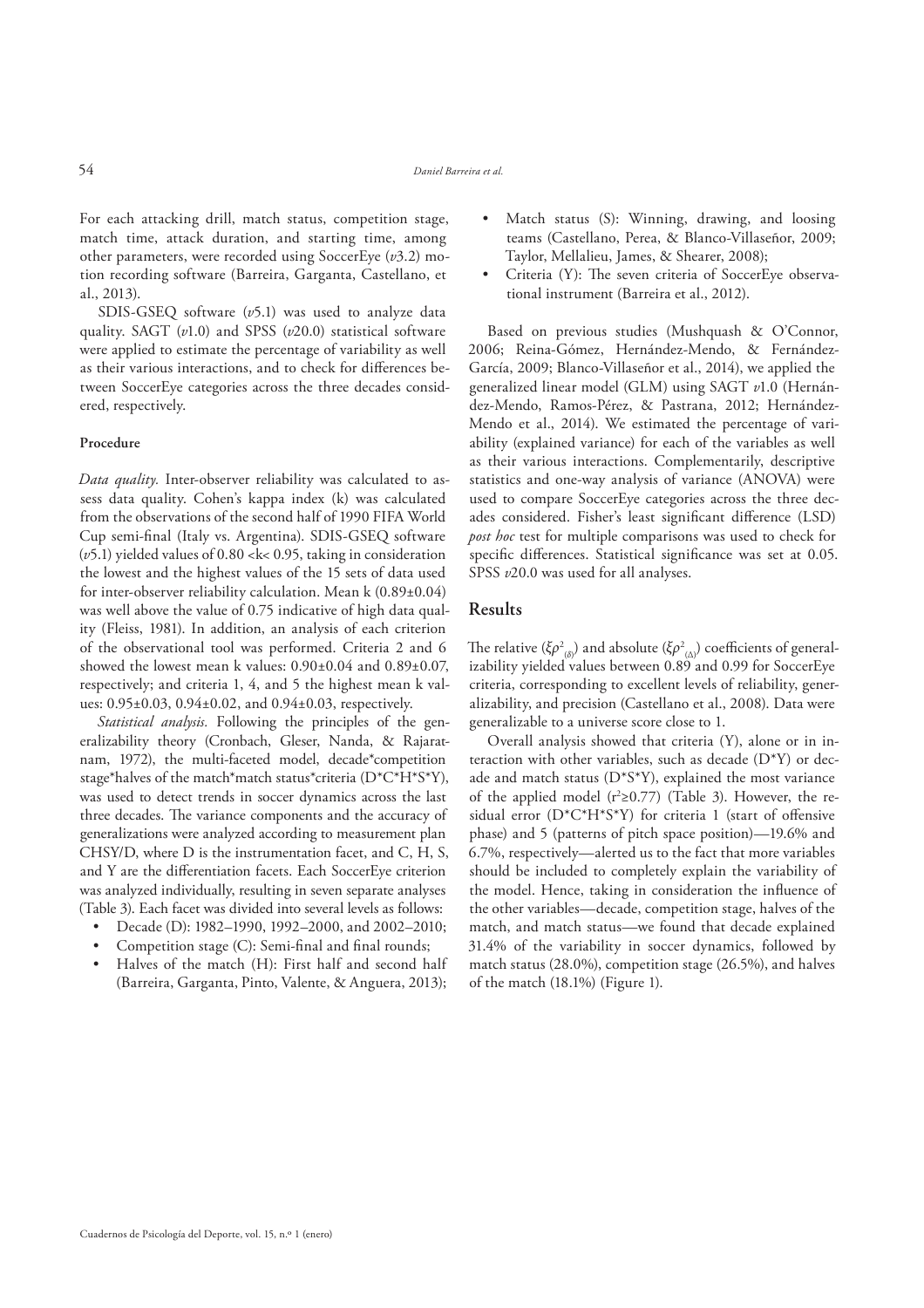

Figure 1. Soccer dynamics variance explained by decade, competition stage, halves of the match, and match status variables as per criteria of SoccerEye observational instrument.

The most influenced criteria by situational variables were the start of offensive phase and the centre of the game: on the one hand, the way the ball was recovered changed in 9.8% due to competition stage, while decade, match status, and halves of the match exerted less influence (6.9%, 5.9%, and 4.0%, respectively) on the recovery of ball possession; on the other hand, decade (17.0%), followed by match status (11.6%), competition stage (9.5%), and halves of the match (7.2%) strongly influenced the variation of numerical contexts at

the centre of the game (Figure 1). Moreover, the comparison of defence/attack transition state, progress of ball possession, end of offensive phase, and spatial pattern of interaction between teams revealed that the environment explained no more than 8% of the variance in playing patterns. The interaction between decade and criteria variables showed that the use of pitch zones (1.7%) as well as the player density at the centre of the game (5.6%) changed over time (Table 3).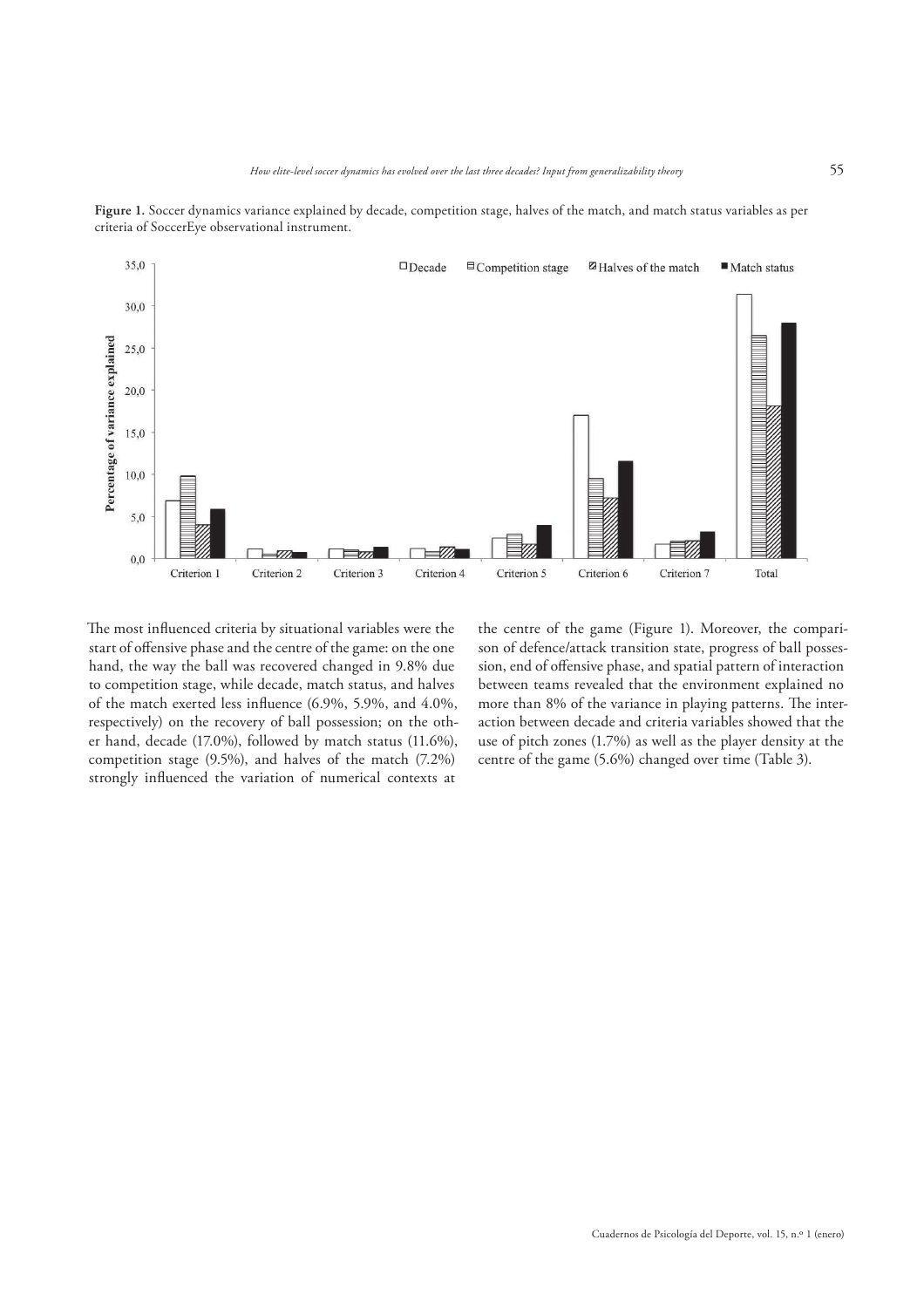# 56 *Daniel Barreira et al.*

| Variables            | ပ<br>SoccerEye observational instrument criteria |                                             |      |                              |         |                                              |         |                                |               |                         |               |                          |         |                                                       |  |
|----------------------|--------------------------------------------------|---------------------------------------------|------|------------------------------|---------|----------------------------------------------|---------|--------------------------------|---------------|-------------------------|---------------|--------------------------|---------|-------------------------------------------------------|--|
|                      |                                                  | 1. Start of offen-2. Defence/<br>sive phase |      | attack transi-<br>tion-state |         | 3. Progress of<br>ball possession sive phase |         | 4. End of offen- 5. Pattern of |               | pitch space<br>position |               | 6. Centre of<br>the game |         | 7. Spatial pattern<br>of interaction<br>between teams |  |
|                      | $\frac{0}{0}$                                    | $Pr$ > F                                    | $\%$ | $Pr$ > F                     | $\%$    | $Pr$ > F                                     | $\%$    | $Pr$ > $F$                     | $\frac{0}{6}$ | $Pr$ > F                | $\frac{0}{0}$ | $Pr$ > F                 | $\%$    | $Pr$ > F                                              |  |
| Decade (D)           | 0.1                                              | 0.9992                                      | 0.0  | 0.9918                       | 0.0     | 0.9949                                       | 0.0     | 0.9965                         | 0.0           | 0.9943                  | 0.0           | 0.9943                   | 0.0     | 0.9949                                                |  |
| Stage (C)            | 0.3                                              | 0.9912                                      | 0.0  | 0.9952                       | 0.0     | 0.9725                                       | 0.0     | 0.9369                         | 0.0           | 0.9428                  | 0.0           | 0.9929                   | 0.0     | 0.9714                                                |  |
| $D^*C$               | 0.0                                              | 0.9995                                      | 0.0  | 0.9979                       | 0.0     | 0.9845                                       | 0.0     | 0.9999                         | 0.0           | 0.9740                  | 0.7           | 0.9968                   | 0.0     | 0.9780                                                |  |
| Halves (H)           | 0.1                                              | 0.9669                                      | 0.0  | 0.9914                       | 0.0     | 0.8208                                       | 0.0     | 0.9437                         | 0.0           | 0.8341                  | 0.0           | 0.9829                   | 0.0     | 0.9198                                                |  |
| $D^*H$               | 0.0                                              | 0.9996                                      | 0.0  | 0.9734                       | 0.0     | 0.9692                                       | 0.0     | 0.9970                         | 0.0           | 0.9863                  | 0.5           | 0.9983                   | 0.0     | 0.9874                                                |  |
| $C^*H$               | 0.0                                              | 0.9470                                      | 0.0  | 0.9163                       | 0.0     | 0.9311                                       | 0.0     | 0.9023                         | 0.0           | 0.9364                  | 0.4           | 0.9919                   | 0.0     | 0.9607                                                |  |
| $D^*C^*H$            | 0.0                                              | 0.9993                                      | 0.0  | 0.9971                       | 0.0     | 0.9815                                       | 0.1     | 0.9964                         | 0.0           | 0.9993                  | 0.0           | 0.9993                   | 0.0     | 0.9996                                                |  |
| Match Status (S) 0.2 |                                                  | 0.9998                                      | 0.0  | 0.9984                       | 0.0     | 0.9154                                       | 0.0     | 0.9995                         | 0.0           | 0.9564                  | 0.0           | 0.9996                   | 0.0     | 0.9777                                                |  |
| $D^*S$               | 0.0                                              | 10.000                                      | 0.0  | 10.000                       | 0.0     | 0.9984                                       | 0.0     | 10.000                         | 0.0           | 10.000                  | 0.6           | 10.000                   | 0.0     | 0.9998                                                |  |
| $C^*S$               | 0.0                                              | 0.9986                                      | 0.0  | 0.9942                       | 0.0     | 0.9744                                       | 0.0     | 0.9988                         | 0.0           | 0.9964                  | 0.8           | 0.9998                   | 0.0     | 0.9980                                                |  |
| $D^*C^*S$            | 0.2                                              | 0.9999                                      | 0.0  | 10.000                       | 0.0     | 10.000                                       | 0.0     | 10.000                         | 0.0           | 0.9999                  | 0.0           | 10.000                   | 0.0     | 0.9997                                                |  |
| $H^*S$               | 0.0                                              | 0.9989                                      | 0.0  | 0.9882                       | 0.0     | 0.9806                                       | 0.0     | 0.9992                         | 0.0           | 0.9981                  | 0.5           | 0.9966                   | 0.0     | 0.9761                                                |  |
| $D^*H^*S$            | 0.3                                              | 10.000                                      | 0.0  | 10.000                       | 0.0     | 0.9981                                       | 0.1     | 0.9999                         | 0.0           | 0.9999                  | 0.0           | 10.000                   | 0.0     | 10.000                                                |  |
| $C^*H^*S$            | 0.2                                              | 0.9996                                      | 0.0  | 0.9956                       | 0.0     | 0.9960                                       | 0.0     | 0.9996                         | 0.1           | 0.9984                  | 0.0           | 0.9998                   | 0.0     | 0.9973                                                |  |
| $D^*C^*H^*S$         | 0.0                                              | 10.000                                      | 0.0  | 0.9998                       | 0.0     | 0.9932                                       | 0.0     | 10.000                         | 0.0           | 0.9999                  | 3.2           | 10.000                   | 0.0     | 0.9998                                                |  |
| Criteria (Y)         | 68.2                                             | ${<}0.0001*$                                |      | $95.0 \le 0.0001^*$          |         | $95.1 < 0.0001*$                             |         | $92.2 < 0.0001*$               |               | $84.3 \le 0.0001*$      |               | $75.9$ <0.0001*          |         | $93.0 < 0.0001*$                                      |  |
| $D^*Y$               | 0.0                                              | $<0.0001**0.5$                              |      | $<0.0001**0.0$               |         | $<0.0001**0.7$                               |         | $<0.0001**1.7$                 |               | $<0.0001*†5.6$          |               | $<0.0001**0.2$           |         | $< 0.0001$ *†                                         |  |
| $C^*Y$               | 0.0                                              | 0.5851                                      | 0.1  | 0.3160                       | 0.0     | 0.0994                                       | 0.3     | $0.0103*$                      | 2.1           | 0.5147                  | 0.9           | 0.2797                   | 0.0     | 0.1774                                                |  |
| $D^*C^*Y$            | 3.7                                              | $<0.0001**0.0$                              |      | 0.9628                       | 0.3     | $0.0125*$ †                                  | 0.1     | 0.1802                         | 0.1           | $0.0308*†$              | 0.0           | 0.8553                   | 0.4     | 0.0758                                                |  |
| $H^*Y$               | 0.0                                              | 0.7479                                      | 0.2  | $< 0.0001*$                  | 0.0     | $0.0010*$                                    | 0.0     | 0.2342                         | 0.7           | $0.0002*$               | 0.8           | 0.0357                   | 0.5     | $< 0.0001*$                                           |  |
| $D^*H^*Y$            | 0.0                                              | $0.0056*$ †                                 | 0.2  | $0.0320*$ †                  | 0.4     | $0.0074**$ †                                 | 0.2     | 0.6676                         | 0.0           | 0.4297                  | 0.4           | 0.8347                   | 0.2     | 0.4084                                                |  |
| $C^*H^*Y$            | 0.0                                              | 0.0635                                      | 0.1  | 0.2094                       | 0.1     | 0.8043                                       | 0.0     | 0.9453                         | 0.2           | 0.3118                  | 0.0           | 0.9945                   | 0.0     | $0.0410*$                                             |  |
| $D^*C^*H^*Y$         | 2.2                                              | $0.0001*$ † 0.3                             |      | 0.0624                       | 0.0     | 0.6642                                       | 0.0     | 0.4554                         | 0.0           | $0.0547**$              | 0.0           | 0.9945                   | 0.0     | 0.8799                                                |  |
| $S^*Y$               | 0.0                                              | 0.0767                                      | 0.6  | $< 0.0001*$                  | 0.1     | ${<}0.0001*$                                 | 0.0     | 0.1423                         | 2.9           | $< 0.0001*$             | 0.0           | 0.8940                   | 1.0     | $< 0.0001*$                                           |  |
| $D^*S^*Y$            | 0.4                                              | 0.1382                                      | 0.1  | 0.4507                       | 0.4     | $0.0417**$                                   | 0.0     | 0.8919                         | 0.0           | 0.1791                  | 2.1           | $0.0078**$               | 0.5     | $0.0148*$ †                                           |  |
| $C^*S^*Y$            | 3.4                                              | $< 0.0001*$                                 | 0.0  | 0.9631                       | 0.6     | $0.0219*$                                    | 0.0     | $0.0057*$                      | 0.4           | 0.3190                  | 0.0           | 0.9934                   | 0.0     | 0.2255                                                |  |
| $D^*C^*S^*Y$         | 0.0                                              | $0.0085**+0.0$                              |      | 0.3247                       | 0.0     | 0.3437                                       | 0.0     | $0.0024**$                     | 0.0           | $0.0284**$              | 3.4           | 0.4804                   | 0.3     | 0.7028                                                |  |
| $H^*S^*Y$            | $1.2\,$                                          | 0.0762                                      | 0.1  | 0.9520                       | 0.3     | $0.0247*$                                    | $0.6\,$ | $0.0002*$                      | $0.0\,$       | 0.6511                  | $0.8\,$       | 0.5295                   | $0.0\,$ | 0.0941                                                |  |
| $D^*H^*S^*Y$         | 0.0                                              | $0.0290*$ † 0.0                             |      | 0.8723                       | $0.0\,$ | 0.7278                                       | 0.0     | 0.1982                         | 0.6           | $0.0012** + 0.5$        |               | 0.9907                   | 0.1     | 0.8550                                                |  |
| $C^*H^*S^*Y$         | 0.0                                              | 0.1680                                      | 0.0  | 0.9178                       |         | $0.0 \quad 0.5461$                           | $0.4\,$ | $0.0025*$                      | $0.0\,$       | 0.8792                  | 0.1           | 0.9783                   | 1.3     | $0.0145*$                                             |  |
| $D^*C^*H^*S^*Y$      | 19.6                                             | $0.0003*$                                   | 2.7  | 0.3058                       |         | $2.6$ 0.0003*                                | 5.0     | $0.0030*$                      | 6.7           | $0.0166*$               | 2.9           | 0.9990                   | 2.3     | 0.9314                                                |  |
| CHSY/D               | $r^2$                                            | 0.77                                        |      | 0.94                         |         | 0.96                                         |         | 0.93                           |               | 0.89                    |               | 0.77                     |         | 0.92                                                  |  |
|                      | $\xi \rho^2_{(\delta)}$                          | 0.89                                        |      | 0.99                         |         | 0.99                                         |         | 0.98                           |               | 0.97                    |               | 0.92                     |         | 0.99                                                  |  |
|                      | $\overline{\xi \rho^2}_{(\Delta)}$               | 0.89                                        |      | 0.99                         |         | 0.99                                         |         | 0.98                           |               | 0.97                    |               | 0.92                     |         | 0.99                                                  |  |

**Table 3.** Analysis of the variance components to each of the SoccerEye observational instrument criterion, according to five factors model: decade\*competition stage\*halves of the match\*match status\*criteria.

Note: Pr>F: significance level using GLM procedure; %: variance explained; r²: coefficient of determination;  $\zeta \rho^2_{\ \mathrm{(a)}^2}$  generalizability relative coefficient;  $\zeta \rho^2_{\ \mathrm{(a)}^2}$  generalizability absolute coefficient

\*Signi"cant in'uence of the variable, or interaction of variables, in the global variation of the model, p≤0.05

**†** Signi"cant in'uence of the decade variable, in interaction with other variables, in the global variation of the model, p≤0.05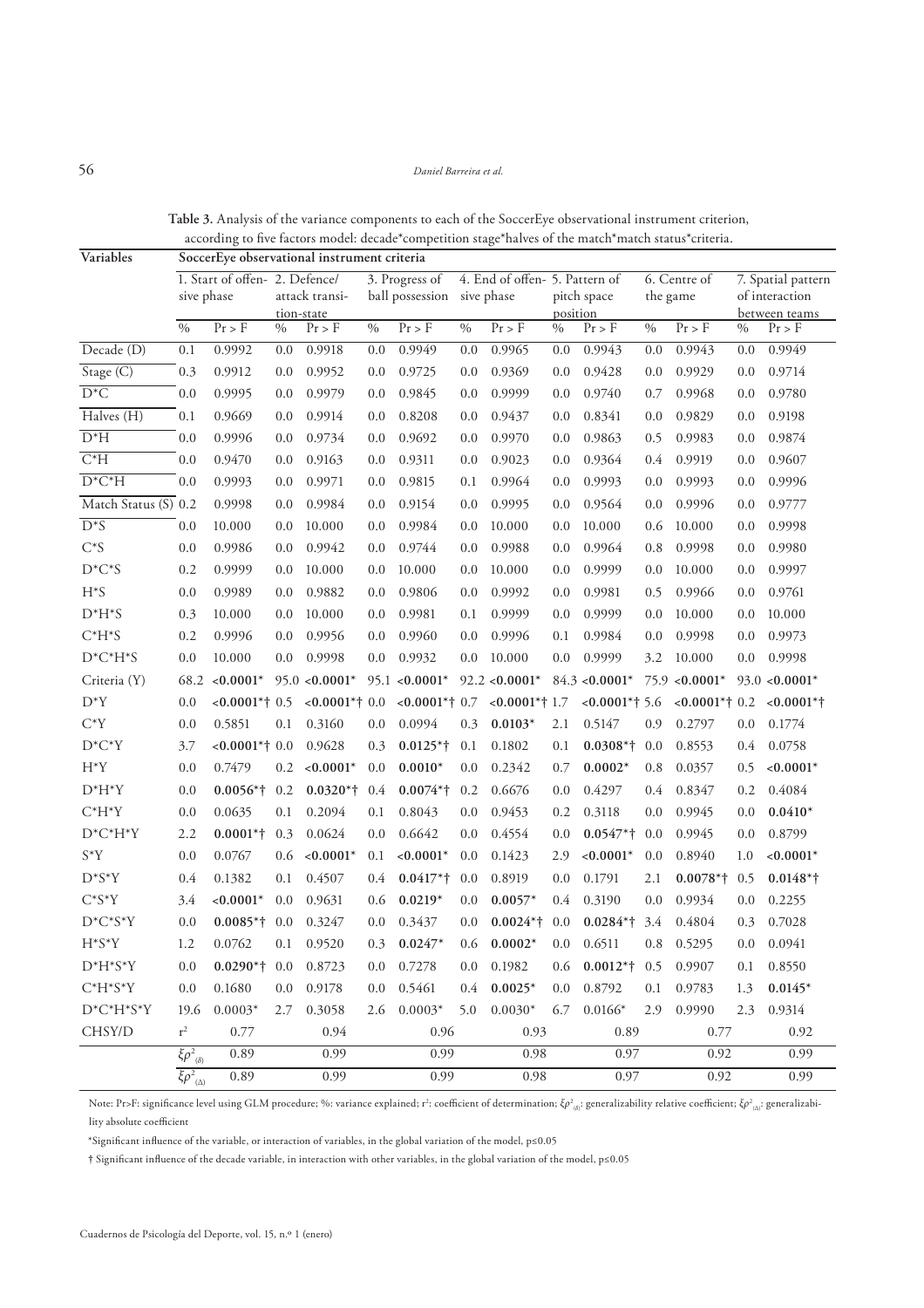Because we found that decade explained 31.4% of the variability in soccer dynamics, we decided to explore the interactions between decade (D) and criteria (Y) further.

Considering the four behavioral criteria (1–4) and their respective categories, we found that the frequency of ball recovery by interception, goal kicks, and throw-ins was higher in the last decade  $(2002-2010)$  than in the first decade  $(1982-$ 1990) (p<0.05). Long passes in defence/attack transition state and in progress of ball possession also became more frequent over time; the same was observed with throw-ins (p=0.04). On the contrary, the frequency of indirect ball recovery by goal kick decreased from 1982–1990 to 1992–2000 (p=0.02). Individual behaviors, i.e. dribble  $(1\times1)$  in transition state  $(p=0.03)$ and running with the ball during the progress of ball possession ( $p=0.05$ ), also decreased between first and third decades (Table 4). As for final attacking behaviors, shooting off target decreased between 1982–1990 and 2002–2010 (p=0.04) and between 1982–1990 and 1992–2000 (p=0.00); there was no significant difference between  $2002-2010$   $(28.0\pm2.5)$  and

1992–2000 (27.6±4.7). Interestingly during the last decade (2002–2010: 287.8±51.1), teams lost ball possession due to ball carrier error or opponent intervention more often than in the first years considered  $(244.0\pm38.4)$  (p=0.05). The opposite was verified for loss of ball possession due to opponent goalkeeper intervention (1982–1990: 25.2±4.3; 2002–2010: 23.6±16.3), which suggests that teams nowadays often fail to reach the opponent's goal (Table 4).

In what it concerns the structural criterion (patterns of field space position), the use of the central areas of the midfield zone decreased during the last decade (2002–2010)  $(p=0.05)$ . This means that the central defensive zone, which is the area where the goalkeeper predominantly stands, is nowadays less used than in the first decade ( $p=0.03$ ). This is in agreement with the above observation of less frequent opponent goalkeeper intervention. On the other hand, the occurrence of behaviors along the right side line increased during the last years, especially at the right defensive  $(p=0.01)$ and right mid-offensive zones ( $p=0.01$ ) (Table 4).

Table 4. Significant differences across the last three decades concerning to SoccerEye behavioral and structural categories. Values are means ± SD

|                                         |                     |                         | Decades           |                  |                  |  |  |  |
|-----------------------------------------|---------------------|-------------------------|-------------------|------------------|------------------|--|--|--|
| Criteria                                | Categories          | P                       | 1982-1990         | 1992-2000        | 2002-2010        |  |  |  |
| 1. Start of offensive phase (BR)        | BRi <sup>*</sup>    | $0.04^*$                | $74.6 \pm 19.7$   | $96.2 \pm 18.0$  | $100.2 \pm 20.3$ |  |  |  |
|                                         | BRgki*†             | $0.00^{*}/0.02\dagger$  | $51.6 \pm 13.6$   | $47.8 \pm 4.9$   | $38.6 \pm 10.4$  |  |  |  |
|                                         | BRti*               | $0.02^*$                | $32.2 \pm 9.4$    | $45.6 \pm 6.1$   | $46.6 \pm 8.3$   |  |  |  |
| 2. Defence/attack transition state (DT) | $DTplp^*$           | $0.03^*$                | $3.0 \pm 1.2$     | $4.4 \pm 3.2$    | $10.2 \pm 6.9$   |  |  |  |
|                                         | DTnlp <sup>*§</sup> | $0.00^{*}/0.05^{\circ}$ | $3.8 \pm 2.8$     | $10.0 \pm 4.2$   | $13.8 \pm 6.3$   |  |  |  |
|                                         | DTd <sup>*</sup> t  | $0.03^{*}/0.05\dagger$  | $47.0 \pm 14.9$   | $37.0 \pm 30.3$  | $26.2 \pm 23.2$  |  |  |  |
| 3. Progress of ball possession (DP)     | $DPplp^{*§}$        | $0.00^{*}/0.04^{\circ}$ | $6.2 \pm 2.4$     | $12.6 \pm 2.3$   | $22.4 \pm 14.0$  |  |  |  |
|                                         | $DPnlp^*$           | $0.01^*$                | $9.6 \pm 6.2$     | $17 \pm 5.2$     | $21.4 \pm 10.1$  |  |  |  |
|                                         | $DPrb^*$            | $0.05^*$                | $239.2 \pm 105.7$ | $186.0 \pm 63.4$ | $129.4 \pm 41.6$ |  |  |  |
|                                         | $DPti^*$            | $0.04^*$                | $55.6 \pm 15.5$   | $62.8 \pm 9.5$   | $70.4 \pm 18.5$  |  |  |  |
| 4. End of offensive phase (F)           | $Fws^*$             | $0.04^{*}/0.00\dagger$  | $36.0 \pm 7.9$    | $27.6 \pm 4.7$   | $28.0 \pm 2.5$   |  |  |  |
|                                         | $Fso^*$             | $0.04*$                 | $5.6 \pm 1.7$     | $4.8 \pm 3.1$    | $4.2 \pm 2.0$    |  |  |  |
|                                         | Fled*               | $0.05^*$                | $244.0 \pm 38.4$  | $317.0 \pm 57.8$ | $287.8 \pm 51.1$ |  |  |  |
|                                         | $Fgk^{\S}$          | $0.04^{\$}$             | $25.2 \pm 4.3$    | $39.2 \pm 10.1$  | $23.6 \pm 16.3$  |  |  |  |
| 5. Pattern of field space position      | Zone 2 <sup>*</sup> | $0.03^*$                | $228.8 \pm 46.5$  | $227.4 \pm 39.5$ | $192.8 \pm 40.5$ |  |  |  |
|                                         | Zone 3 <sup>†</sup> | $0.01\dagger$           | $38.0 \pm 8.5$    | $28.4 \pm 4.0$   | $32.2 \pm 9.5$   |  |  |  |
|                                         | Zone $5^{\circ}$    | 0.05 <sup>6</sup>       | $412.0 \pm 65.1$  | $497.2 \pm 86.5$ | $394.2 \pm 80.7$ |  |  |  |
|                                         | Zone $9^*$          | $0.01^*$                | $157.4 \pm 20.1$  | $192.4 \pm 29.9$ | $198.4 \pm 24.8$ |  |  |  |

BRi: BR by Interception; BRgki: BR by Goal kick; BRti: BR by Throw-in; DTplp: DT by positive long passing; DTnlp: DT by negative long passing; DTd: DT by dribbling (1×1); DPplp: DP by positive long passing; DPnlp: DP by negative long passing; DPrb: DP by running with the ball; DPti: DP by throw-in; Fws: Wide shot; Fso: Shot stopped, with no continuation of ball possession; Fled: Loss of ball possession by error of the ball carrier/defender's intervention; Fgk: Loss of ball possession by intervention of the opponent's goalkeeper; Zone 2: Central defensive zone; Zone 3: Right defensive zone; Zone 5: Central mid-defensive zone; Zone 9: Right mid-offensive zone

\* Signi"cant between 1982–1990 and 2002–2010; p≤0.05 by LSD *post hoc* test

**†** Signi"cant between 1982–1990 and 1992–2000; p≤0.05 by LSD *post hoc* test <sup>§</sup>Significant between 1992–2000 and 2002–2010;p≤0.05 by LSD *post hoc* test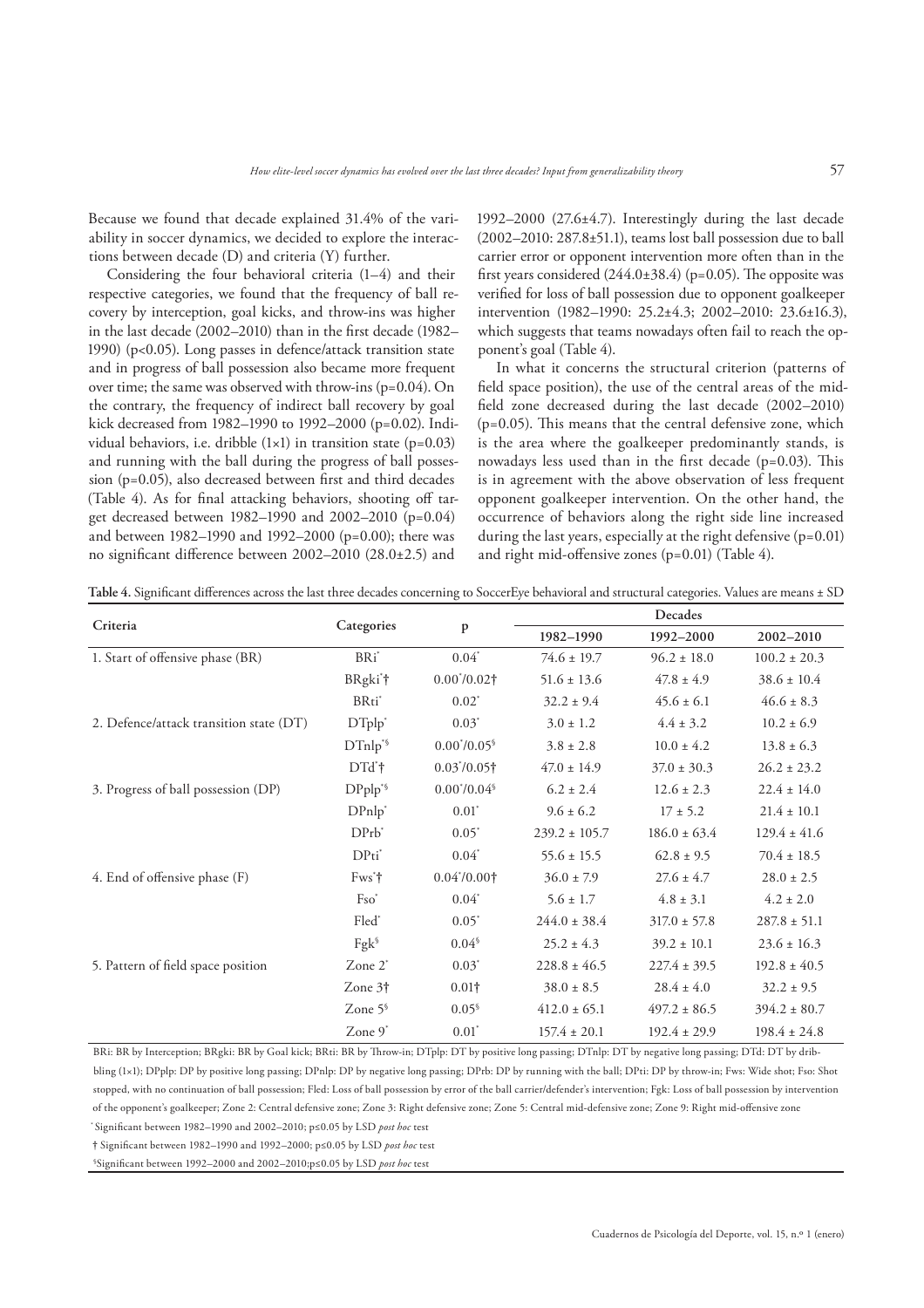Our analysis showed that teams created less attacking interaction contexts in 2002–2010 than in 1982–1990. Specifically between  $1992-2000$  and  $2002-2010$ , there was a significant decrease of attacking drills, i.e. the play of the offensive line of the observed team against the opponent's midline (p=0.03) and against the opponent's goalkeeper (p=0.01). In the last decade, elite teams have had more difficulties to penetrate into the attacking zone than 30 years ago.

The evolution of player density in the centre of the game (17% of variance explained by decade facet; Figure 1) showed that relative and absolute numerical inferiority categories increased between 1982–1990 (488.6±66.0 and 28.6±17.0, respectively) and 2002–2010 (577.4±119.5 and 53.0±47.0, respectively), while the opposite occurred with regards to numerical equality. Indeed, drills with numerical equality in the centre of the game and favorable conditions to continue the attack in the lack of pressure were significantly decreased in the last decade ( $p=0.04$ ). The number of drills with relative numerical advantage (i.e. 1–2 players more than the opponent team at the centre of the game) decreased between 1982–1990 (504.2±55.8) and 2002–2010 (469.4±95.8), while those with absolute numerical superiority (i.e.  $\geq$ 3 players more) doubled between the first  $(71.8\pm 23.7)$  and the last (134.2±129.9) decades (p=0.05) (Figure 2).



Figure 2. Evolution of the centre of the game across the last three decades. Values are mean±SD

\* Signi"cant between 1982–1990 and 2002–2010; *p*≤0.05 by LSD *post hoc* test

§ Significant between 1992–2000 and 2002–2010 decades; *p≤*0.05 by LSD *post hoc* test

# **Discussion**

The coefficient of determination ( $r^2 \ge 0.77$ ) showed that data obtained from the multi-faceted model D\*C\*H\*S\*Y explained well the variance of the broad-spectrum taxonomic tool criteria. SoccerEye observational criteria explained most of the variance in soccer dynamics over the past 30 years, followed by time (decade).

When considered the influence of each individual variable,

criteria (Y) explained most of the variance of the model, probably because of their heterogeneity. Criterion 7 (spatial patterns of team interaction) revealed the highest value (97.5%). Our findings corroborate with other studies that found that variance was highly explained by interactional contexts (Castellano, Perea, & Blanco-Villaseñor, 2009; Castellano et al., 2008; Losada, 2012). The division of the soccer pitch into 12 zones explained 93% of the model variance. This value was higher than the 54% obtained for the 5-zone division used

<sup>†</sup> Signi"cant between 1982–1990 and 1992–2000; *p*≤0.05 by LSD *post hoc* test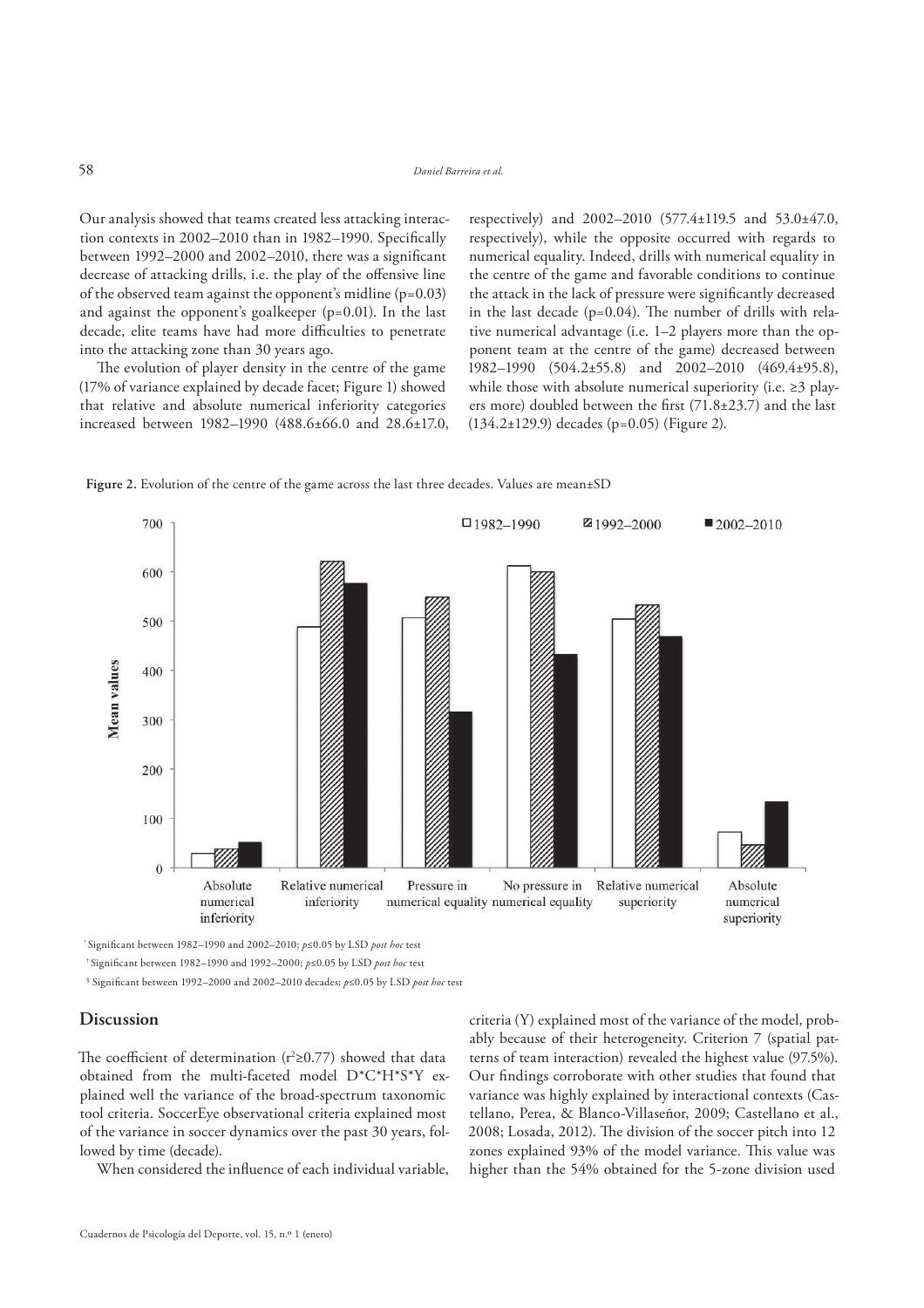in previous research (Castellano, Perea, & Blanco-Villaseñor, 2009; Losada, 2012).

Values of the explained variance of soccer dynamics were in the order: decade (31.4%), match status (28.0%), competition stage  $(26.5\%)$ , and halves of the match  $(18.1\%)$ . These results confirmed recent research that reported the importance of time (Kuhn, 2005; Wallace & Norton, 2014), match status (winning, loosing, and drawing) (Lago, 2009; Taylor et al., 2008), competition stage (Barreira, Garganta, Machado, & Anguera, 2014), and game period (Barreira, Garganta, Pinto, et al., 2013; Pratas, Volossovitch, & Ferreira, 2012).

The start of the attack and the centre of the game were the most influenced by the above-mentioned variables. The way the ball was recovered across the last 30 years was influenced by competition stage in 9.8%. This corroborates with previous research showing that direct types of ball recovery, in particular interceptions, tackles, and defensive actions followed by passes, were significantly different in group and play-off stages of FIFA World Cup 2010 (Barreira, Garganta, Guimarães, et al., 2014). In 1986 FIFA World Cup, the playing styles were influenced by the competition stage(Pollard & Reep, 1997). Decade and halves of the match explained 6.9% and 4.0% of the variance, respectively. Player density was also affected by situational variables. Although we found that 17.0% of the variance occurred due to the decade facet, match status  $(11.6\%)$  also exerted high effect on the behaviors of players and their teams. For instance, match status explained 5.9% of ball recovery variance, confirming a study that reported that winning teams predominantly recover ball possession in mid-defensive zones, while loosing teams tend to recover the ball in the mid-offensive pitch sector (Barreira, Garganta, & Anguera, 2011). After scoring, a team tends to use a more defensive strategy, i.e. decreased ball possession and increased counter-attacking or direct play; in the defensive half of the pitch, however, ball possession increases (Barreira et al., 2011; Lago & Martín, 2007).

The numerical contexts in the centre of the game have changed over the last three decades, confirming results obtained for elite-level Australian football, rugby union, and soccer (Norton, 2013). We also found that modern elite teams had more difficulties to create favorable numerical contexts in the area of play than in the past, i.e. the relative and absolute numerical inferiority of the attacking team increased in 2002–2010, while the numerical equality and relative numerical superiority contexts between attacking and defending teams have decreased. The absolute numerical superiority was the exception to this trend, significantly increasing its occurrence in 2002–2010, probably due to the evolution towards greater hang back defensive strategies. More defensive strategies at defensive and mid-defensive lines have probably led to fewer attacking drills in comparison with 30 years ago. The goalkeeper appeared to be less participative, which is in

agreement with the observation that increased player density might be related to better defensive strategies (Wallace & Norton, 2014).

Higher player density has increased pressure in the centre of the game, thus increasing the complexity of the decision-making process. For instance, in soccer the probability of scoring doubles for every meter of free space around the shooter when shooting for goal (Pollard, Ensum, & Taylor, 2004). To overcome this issue, teams have increased the passing rates (11.3 passes/min in 1966 and 15.3 passes/min in 2010) (Wallace & Norton, 2014). Our results confirmed that long passing increased, and individual behaviors decreased over time.

# **Practical implications**

In the present study we intended to identify the variables in fluencing the patterns of play and the evolution of tactical and technical behaviors, as well as the structural and interactional configuration over the last 30 years of European and World Cup soccer matches through the last three decades.

Contemporary soccer implies teamwork, the collective commitment in the search for a shared objective: winning, which is expressed by less individual behaviors and increased passing rate. This might be a response to repeated numerical disadvantage of attacking teams in the centre of the game. Consequently, contemporary teams operate on the wings, which has probably increased the frequency of throw-ins. Nevertheless, attacking drills are less frequent, a possible consequence of increased congestion in the midfield during defensive tactics. In summary, the playing patterns have changed to allow players and teams to move successfully through high-density field areas during attacking drills.

In summary:

- With generalizability theory it is possible to understand how situational variables influence the behavior of successful elite soccer teams.
- The behavioral, structural, and interactional patterns reveal the attacking strategies of the studied teams.
- The prediction of the attacking behavior of future teams based on evolution trends might help tailor training programs.

Acknowledgments: The first author was supported by Fundação Portuguesa para a Ciência e a Tecnologia (Grant SFRH/BD/48558/2008). This research was also supported by Spanish government project "Observación de la interacción en deporte y actividad física: Avances técnicos y metodológicos en registros automatizados cualitativos-cuantitativos" (Secretaría de Estado de Investigación, Desarrollo e Innovación del Ministerio de Educación y Ciencia, Grant DEP2012-32124).We gratefully acknowledge the support of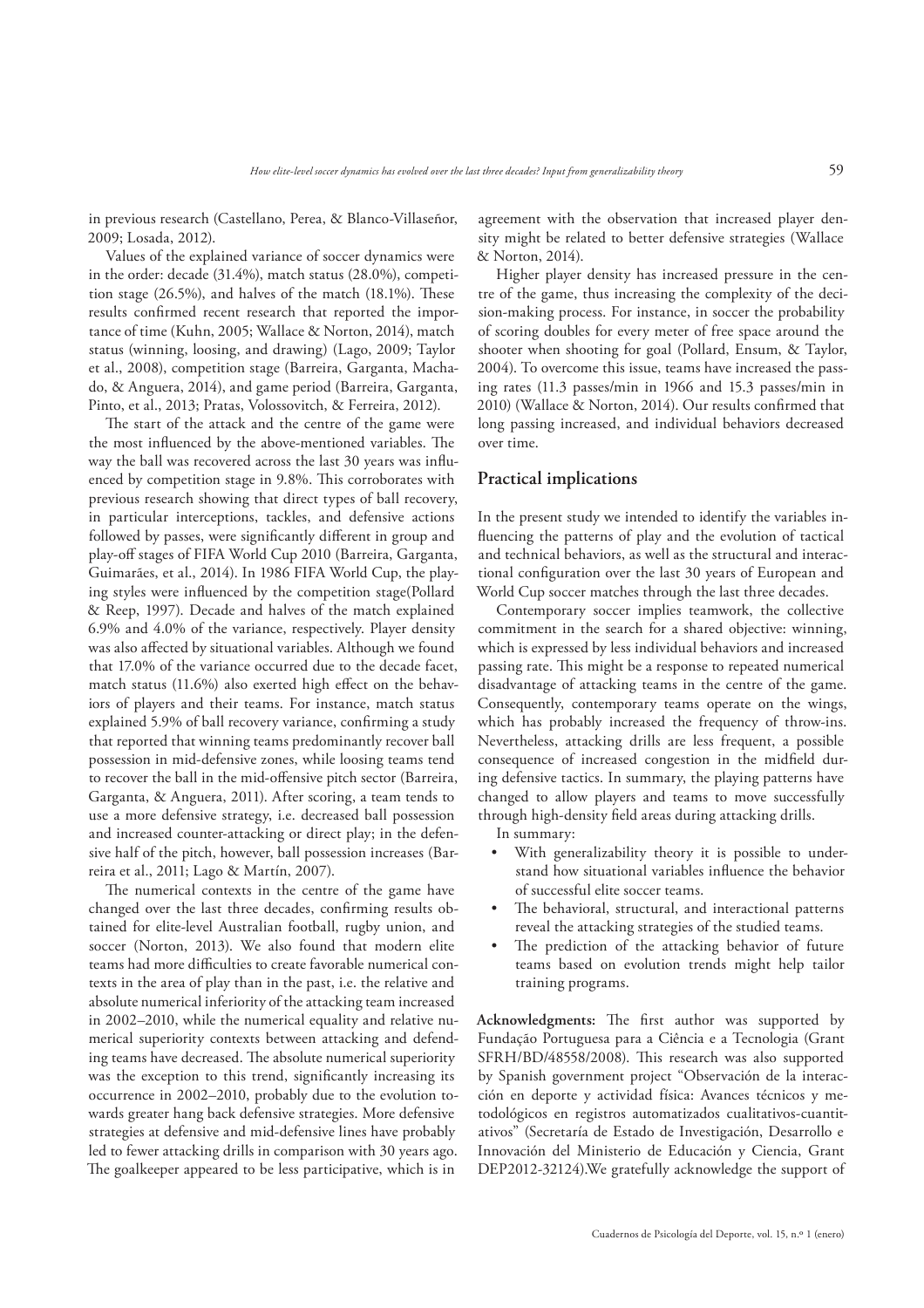the Catalan government project *Grup de recerca i innovació en dissenys (GRID). Tecnologia i aplicació multimedia i digital als dissenys observacionals* (Grant number 2014 SGR 971).

**References**

- 1. Anguera, M. T., Blanco-Villaseñor, A., Hernández Mendo, A., y Losada, J. L. (2011). Diseños observacionales: ajuste y aplicación en psicología del deporte. *Cuadernos de Psicología del Deporte, 11*(2),63-76.
- 2. Barreira, D., Garganta, J., & Anguera, M. T. (2011). In search of nexus between attacking game-patterns, match status and type of ball recovery in European Soccer Championship 2008. In M. Hughes, H. Dancs, K. Nagyváradi, T. Polgár, N. James, G. Sporis, G. Vuckovic & M. Jovanovic (Eds.), *Research Methods and Performance Analysis. 5th*  International Christmas Sport Scientific Conference: Qualitative and *Quantitative Research in Sport Science* (pp. 226-237). Szombathely, Hungary.
- 3. Barreira, D., Garganta, J., Castellano, J., & Anguera, M. T. (2013). SoccerEye: A Software Solution to Observe and Record Behaviours in Sport Settings. *The Open Sports Sciences Journal*, 6, 47-55.
- 4. Barreira, D., Garganta, J., Castellano, J., Prudente, J., y Anguera, M.T. (2014). Evolución del ataque en el fútbol de élite entre 1982 y 2010: Aplicación del análisis secuencial de retardos. *Revista de Psicología del Deporte, 23*(1), 139-146.
- 5. Barreira, D., Garganta, J., Guimarães, P., Machado, J., & Anguera, M. T. (2014). Ball recovery patterns as a performance indicator in elite soccer. *Proc IMechE Part P: J Sports Engineering and Technology, 228*(1), 61-72.
- 6. Barreira, D., Garganta, J., Machado, J., & Anguera, M. T. (2014). Effects of ball recovery on top-level soccer attacking patterns of play. *Revista Brasileira de Cineantropometria e Desempenho Humano, 16*(1), 36-46.
- 7. Barreira, D., Garganta, J., Pinto, T., Valente, J., & Anguera, M. T. (2013). Do attacking game patterns differ between first and second halves of soccer matches in the 2010 FIFA World Cup? In H. Nunome, B. Drust & B. Dawson (Eds.), Science and Football VII: The Proceed*ings of the Seventh World Congress on Science and Football* (pp. 193-198). London and New York: Routledge.
- 8. Barreira, D., Garganta, J., Prudente, J., e Anguera, M. T. (2012). Desenvolvimento e validação de um sistema de observação aplicado à fase ofensiva em Futebol: SoccerEye. *Revista Portuguesa de Ciências do Desporto, 12*(3), 32-57.
- 9. Blanco-Villaseñor, A., Castellano, J., y Hernández-Mendo, A. (2000). Generalizabilidad de las observaciones de la acción del juego en el fútbol. *Psicothema, 12*(supl. 2), 81-86.
- 10. Blanco-Villaseñor, A., Castellano, J., Hernández-Mendo, A., Sánchez, C.R, y Usabiaga, O. (2014). Aplicación de la TG en el deporte para el estudio de la validez, fiabilidad y estimación de la muestra. Revista de *Psicología del Deporte, 23*(1), 131-137.
- 11. Bloomfield, J., Jonsson, G., Polman, R., Houlahan, K., & O'Donoghue, P. (2005). Temporal Pattern Analysis and its Applicability in Soccer. In L. Anolli, S. Duncan Jr., M. S. Magnusson & G. Riva (Eds.), *The Hidden Structure of Interaction: From Neurons to Culture Patterns* (pp. 238-251). Amsterdam: IOS Press.
- 12. Castellano, J., Perea, A., & Álvarez, D. (2009). Transicions en la possessió de la pilota en futbol: del possible al probable. *Apunts Educació Física i Esports, 95*, 75-81.
- 13. Castellano, J., Perea, A., & Blanco-Villaseñor, A. (2009). Has Soccer changed in the last three World Cups? In T. Reilly & F. Korkusuz (Eds.), *Science and Football VI* (pp. 167-170). Antalya - Turkey: Routledge.

**Statement of conflicts of interest:** The authors state no conflict of interest.

- 14. Castellano, J., Perea, A., & Hernández-Mendo, A. (2008). Análisis de la evolución del fútbol a lo largo de los mundiales. *Psicothema, 20*(4), 928-932.
- 15. Cronbach, L. J., Gleser, G. C., Nanda, H., & Rajaratnam, N. (1972). The dependability of behavioral measurements: Theory of generalizability *for scores and profiles*. New York: Wiley.
- 16. Duarte, R., Araújo, D., Fernandes, O., Fonseca, C., Correia, V., Gazimba, V., . . . Lopes, J. (2010). Capturing complex human behaviors in representative sports contexts with a single camera. *Medicina (Kaunas), 46*(6), 408-414.
- 17. Fleiss, J. L. (1981). *Statistical methods for rates and proportions*. New York: Wiley.
- 18. Grant, A., Williams, M., Reilly, T., & Borrie, A. (1998). Analysis of the Successful and Unsuccessful Teams in the 1998 World Cup. *Insight (FA Coaches), 2*(1), 21-24.
- 19. Hernández-Mendo, A., Castellano, J., Camerino, O., Jonsson, G., Blanco-Villaseñor, A., Lopes, A., y Anguera, M.T. (2014). Programas informáticos de registro, control de calidad del dato, y análisis de datos. *Revista de Psicología del Deporte, 23*(1), 111-121.
- 20. Kuhn, T. (2005). Changes in Professional Soccer: a qualitative and quantitative study. In T. Reilly, J. Cabri & D. Araújo (Eds.), *Science and Football V* (pp. 184-195). London: E & FN Spon.
- 21. Lago, C. (2009). The influence of match location, quality of opposition, and match status on possession strategies in professional association football. *Journal of Sports Sciences, 27*(13), 1463–1469.
- 22. Lago, C., & Martín, R. (2007). Determinants of possession of the ball in soccer. *Journal of Sports Sciences, 25*(9), 969-974.
- 23. Losada, J. (2012). Relación entre zonas y contextos de interacción en el fútbol de alto rendimiento: una aplicación multivariante. *Motricidad. European Journal of Human Movement, 28*, 171-183.
- 24. Mushquash, C., & O'Connor, B. P. (2006). SPSS and SAS programs for generalizability theory analyses. *Behavior Research Methods, 38*(3), 542-557.
- 25. Norton, K. (2013). Match analysis in AFL, Soccer and Rugby Union: patterns, trends and similarities. In H. Nunome, B. Drust & B. Dawson (Eds.), *Science and Football VII: The Proceedings of the Seventh World Congress on Science and Football* (pp. 153-159). London and New York: Routledge.
- 26. Pollard, R., Ensum, J., & Taylor, S. (2004). Estimating the probability of a shot resulting in a goal: The effects of distance, angle and space. *International Journal of Soccer and Science, 2*(1), 50-55.
- 27. Pollard, R., & Reep, C. (1997). Measuring the effectiveness of playing strategies at soccer. *The Statistician*, 46(4), 541-550.
- 28. Poyatos, F. (1994). *La comunicación no verbal (tomo I)*. Madrid: Istmo.
- 29. Pratas, J., Volossovitch, A., & Ferreira, A. P. (2012). The Effect of Situational Variables on Teams' Performance in Offensive Sequences Ending in a Shot on Goal. A Case Study. The Open Sports Sciences Journal, *5*, 193-199.
- 30. Hernández-Mendo, A., Ramos-Pérez, F., y Pastrana, J.L. (2012). SAGT: *Programa informático para análisis de Teoría de la Generalizabilidad*. SAFE CREATIVE Código: 1204191501059.
- 31. Reina-Gómez, A., Hernández-Mendo, A., & Fernández-García, J. C. (2010). Multi-facet design for goal scoring in soccer-7. *Quality & Quantity*, *44*(5), 1025-1035.
- 32. Sánchez-Algarra, P., & Anguera, M. T. (2013). Qualitative/quanti-